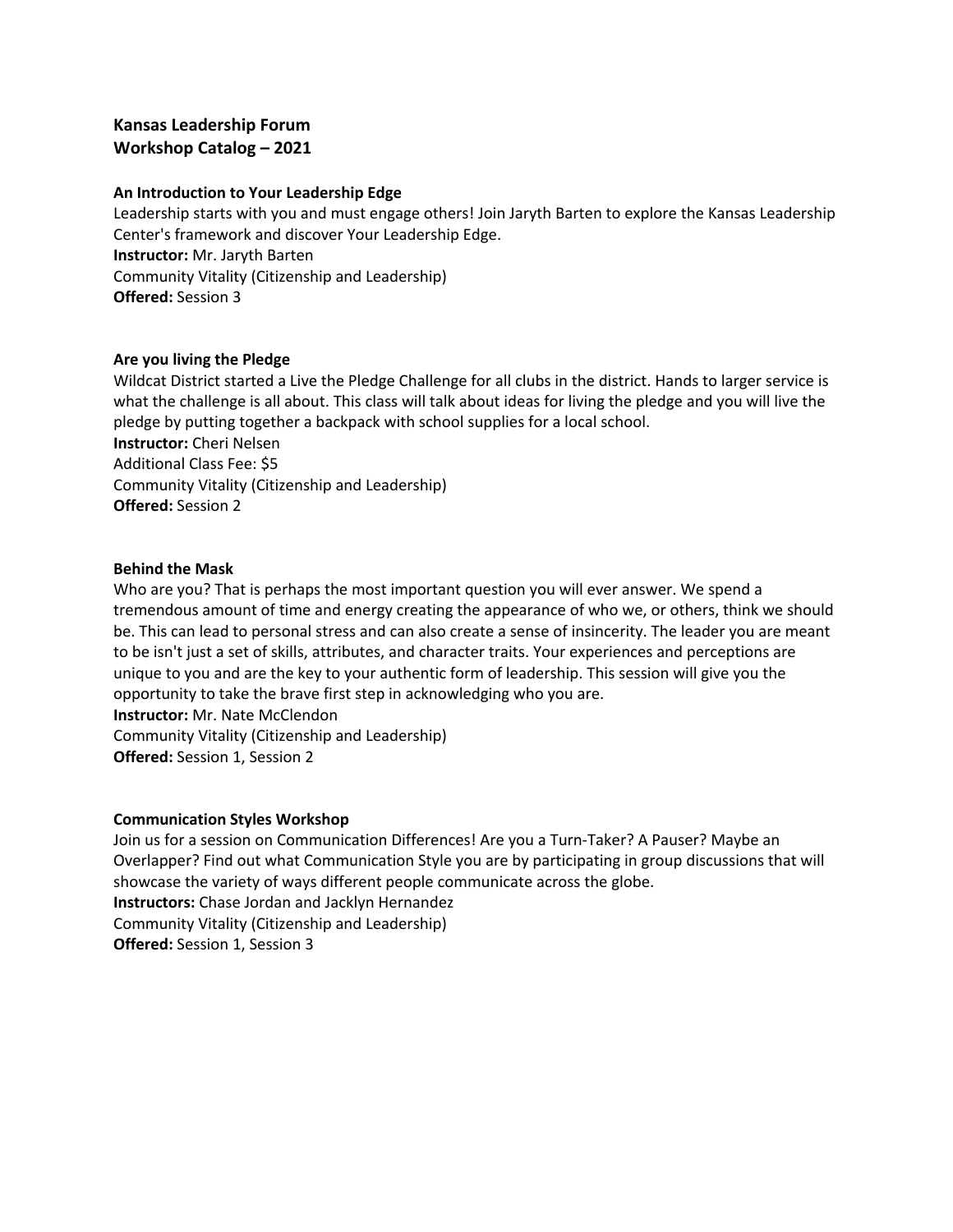## **Every Generation Needs Leadership**

Justin Kastner, who teaches courses at K-State on the history of veterinary public health, food safety, and related issues, and Katrina Turner a current youth council member will co-lead a workshop in which students will read real historical accounts of individuals who lived during two past pandemics. Combining breakout groups and large group discussions, it will be discovered how these past events call of scholarly, thoughtful leadership, and how that applies to our role during the Covid-19 Pandemic. **Instructors:** Dr. Justin Kastner and Katrina Turner

Agriculture, Healthy Living, Community Vitality (Citizenship and Leadership) **Offered:** Session 3

#### **Finding the right fit: Making sense of the college search process**

There are many questions and factors that can influence your college decision, which is one of the most important decisions you will make. The possibilities are endless! Whether you are a senior making your final college decision or a freshman who is just getting started, come learn what you can be doing to not only to find your perfect fit for college, but for your future career. After this workshop, you will have the tools and knowledge to be confident in your college decision.

**Instructor:** Miss Kellsie Corrigan

Community Vitality (Citizenship and Leadership)

**Offered:** Session 1, Session 2

## **Kansas 4-H Camp Program and Leadership Progression**

During this session the Rock Springs Ranch Team will provide an overview of program progression and leadership opportunities for teens heading into the summer of 2022. The session will provide information about how teens can be involved in the exciting changes coming to Rock Spring Ranch! We will also offer a time for question for teen wanting to know more. **Instructors:** Josh Cunningham and Jim Wheaton Healthy Living, Community Vitality (Citizenship and Leadership)

**Offered:** Session 1, Session 3

#### **Leadership Lessons from Bill Snyder**

Bill Snyder, former K-State Football Coach, transformed the football program in Manhattan and left a lasting legacy of leadership through his 16 goals of success. This class will focus on how to make and achieve leadership goals through the stories and advice of Coach Snyder. Just a few things you will learn in this class will be how to set leadership goals, make a plan to achieve them, create a vision, and how to make progress everyday towards them.

**Instructors:** Janae McKinney

Community Vitality (Citizenship and Leadership)

**Offered:** Session 1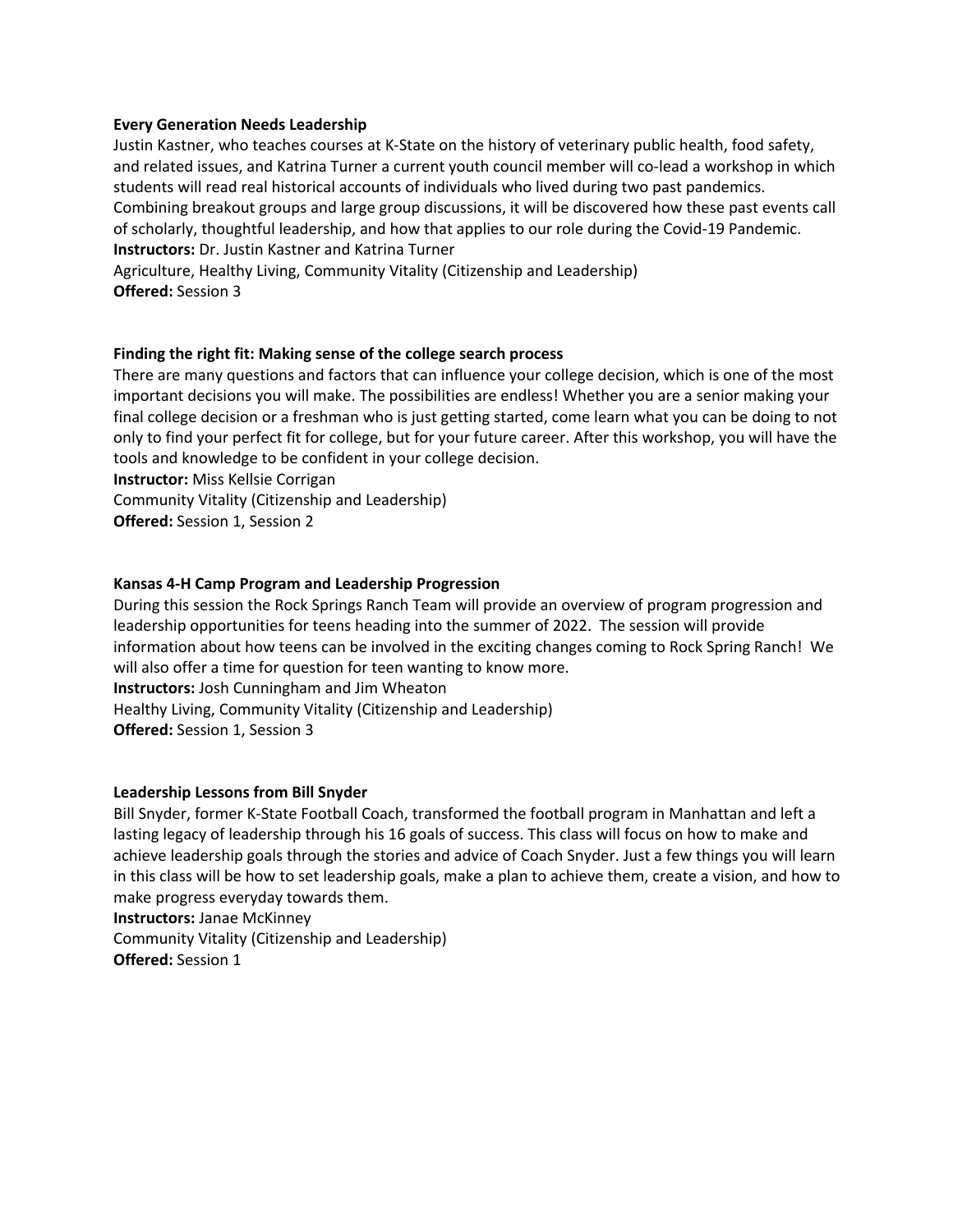## **Learn by Doing**

4-H teaches young people with hands-on learning experience. In this class you will learn hands on activities that you can take back to use in your club and your county. This class will help you strengthen you knowledge and practical use of ag leadership. **Instructor:** Mrs. Jenny McDaniel Agriculture, Community Vitality (Citizenship and Leadership) **Offered:** Session 1, Session 2

#### **Make Time for Japan**

As you build citizenship and leadership skills, learn to lead in a diverse and world culture. A great place to start is Japanese culture. Japan brings the values of an ancient culture head-on into the 21st Century. Two 4-H Academic Year Exchangees from Japan and their Kansas host sisters will help you experience Japan in this KYLF "hand's on" workshop. You'll try and see Japanese crafts, food, traditional clothing, language, schools and home life. The host sisters will also share what it's like to have a Japanese sister at home and at school. Before it's over, you'll know how you can participate in exchanges with Japan and other countries as a host or traveler through 4-H.

**Instructors:** Dr. Mary Kay Munson, Sayo Matsumoto, Hiyori Sugahara, Kate Rogers and Joyanne Boutz Additional Class Fee: \$1.00

Community Vitality (Citizenship and Leadership)

**Offered:** Session 2, Session 3

## **Painting the Picture of Being a Leader**

Join us for a fun and engaging trip to finding your leadership style, while painting your very own artwork to take home! By the end of this workshop, we hope you'll have discovered more about who you are as a leader in depth, as well as your peers in the group. The paintings will beautifully display the individuality of those attending this workshop. **Instructors:** Lexi Straub and Haley Batchman Additional Class Fee: \$7 (canvas and paint cost)

Community Vitality (Citizenship and Leadership)

**Offered:** Session 2, Session 3

#### **Preparing Yourself for Your Next Journey**

What to do after high school can be a terrifying proposition. Most of us come up with an answer to that question to say to our friends and family, and we may even believe it ourselves. But, according to the National Center for Education Statistics, 80% of college students change their major at least once. College is also expensive. If no one knows what they want to be, how do you know that you aren't just wasting your time? Come to this session and discover how to best prepare yourself for the journey after high school.

**Instructor:** Brenda Hicks Healthy Living **Offered:** Session 1, Session 2